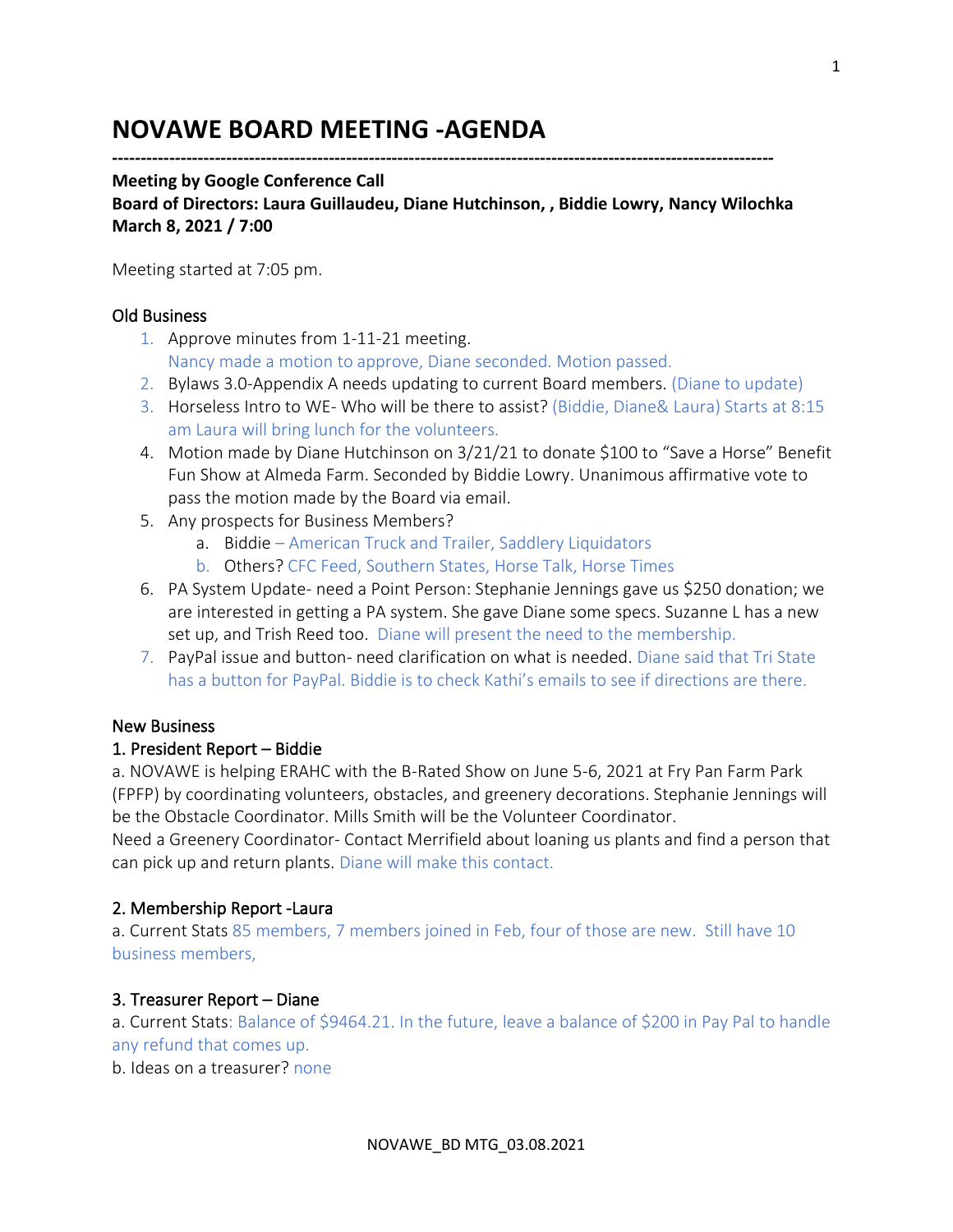## 4. Secretary Report – Nancy

a. COI/Contracts Status

b. Monthly Activity Report

## 5. Marketing/Publicity Report – Diane

a. Spotlight on Mills Smith published 3/7/21.

b. Upcoming Rounding Post-Ideas? Biosecurity, Using Obstacles article by Allison Reed, Upcoming Rated Show, Calendar of Events

c. Region 6 Meet and Greet Kim Hillyer is Saturday, March 13 at 7.m. via Zoom. Do we need to promote it more? Yes.

## 6. Events Report – Biddie

a. Playdays- Pro Horse Services will do playdays this summer. Plus, Kimberly Hillyer has announced 10 playdates at her PA farm.

b. Friends of Frying Pan Farm Park would like to work with us to start WE events at FPFPplaydays and clinics for now and eventually shows. They are planning on making/buying obstacles for WE use. Biddie sent specs for obstacles to Leslie.

c. Partner Shows – Oak Spring Equestrian has agreed. Have not heard back from any others. Question- to make it easier, should we just have Partner Shows that have at least Dressage and EOH Trials? Anna Mitchell created a schooling show with just EOH on May 2. Motion was made and passed that Partner Shows must be a full WE show with the appropriate trials for the levels offered (Dressage and EOH now, Speed optional.)

d. Stalls at FPFP- explanation of process: Whoever is putting on the show, manages the stabling agreements. Biddle set up stabling option for the May 22 show.

d. "Ace Your Obstacles Series" is full and is successful. Suzanne Liscouski is managing.

e. March 27, 2021 clinic is full. Horseless Intro to WE has 22 people signed up. Will need to run off a handout (4-6 pages, stapled) to give attendees. Need approvement to pay for handout. Add how to become a member handout and flyer about our business members. Biddie will pass around draft copy, and once approved, send to Laura by 3/16. Laura will print them out and return to Diane/Biddie before Horseless intro.

## Upcoming Events-Biddie

a. NOVAWE Fix-it Test is May 16 in Lovettsville (Mills Smith, Event Secretary). Can Publicity Committee create a flyer to help promote it? Yes

b. WE Clinic with Mills Smith on 4-24-21 (Lynsey Moritz, Event Secretary) has only 10 entries. Can Publicity Committee create a flyer to help promote it? Can a flyer be made to promote? Only half full now (Diane)

c. There are only 4 full shows scheduled (2 OSE, 2 NOVAWE). Year End Awards require 3 sets of scores. Discuss whether the Aug 7, 2021 event date with Alli Reed can be converted to a Schooling Show. Biddie will convert the Fix-it Test with Allison Reed to a WE Schooling Show. Location to be determined.